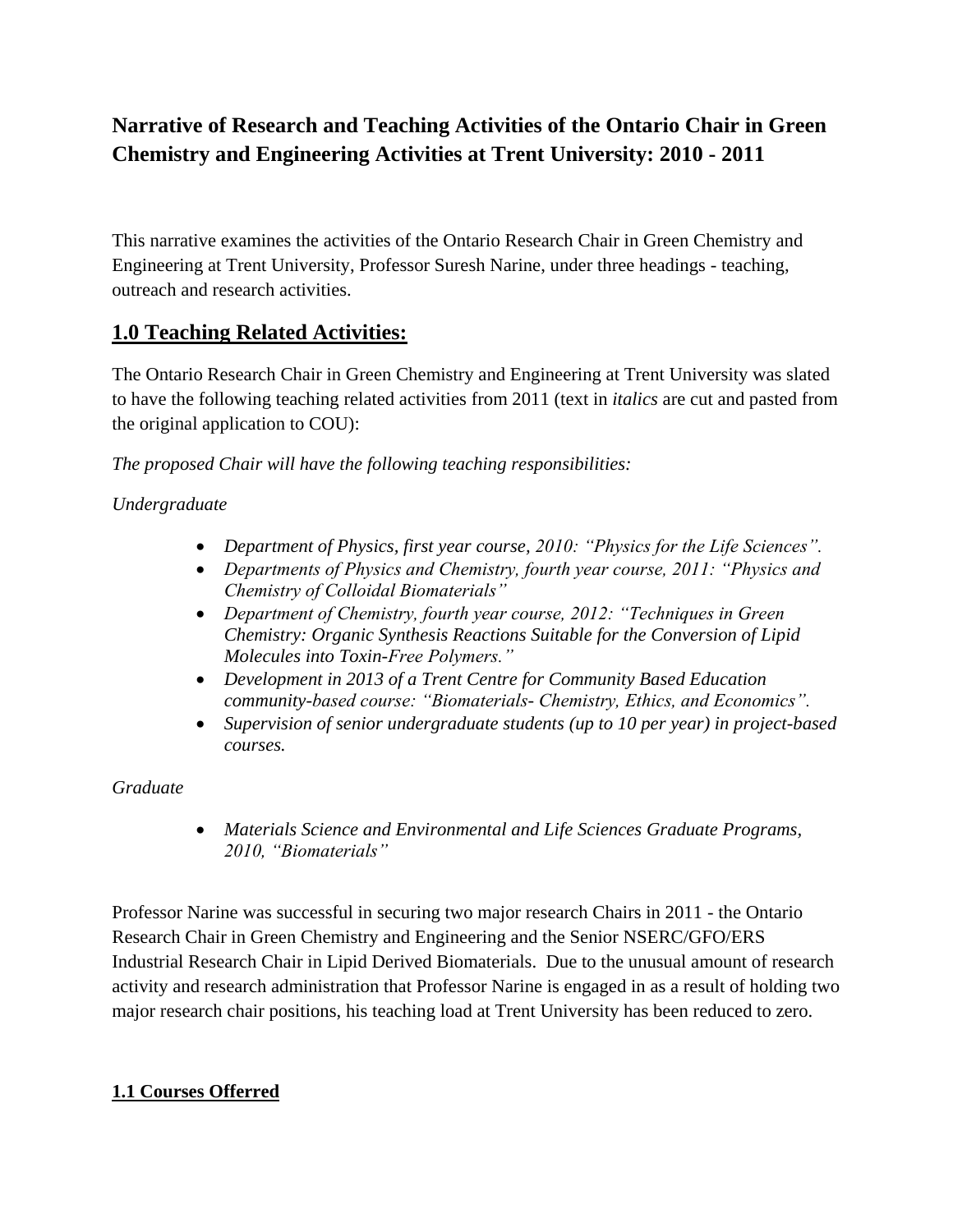Despite this teaching reduction, the course "Physics and Chemistry of Colloidal Biomaterials" was offered as a graduate course in 2010 - 2011, as planned. In 2012, this course has been modified by Dr. Narine and the materials incorporated into a course which is being offered in the winter term of 2012, entitled - **Topics in Biomaterials: Lipid Based Materials - Green Chemistry and Materials Physics**. This course is being offered to graduate students in the Materials Science graduate program at Trent University and University of Ontario Institute of Technology (UOIT), graduate students in the Environmental and Life Sciences graduate program at Trent University and graduate students in the Sustainable Studies graduate program, and to senior undergraduates from Trent University. This course is being taught by Professor Narine, and a course outline is attached in Appendix I.

Also as per the original plan, Professor Narine plans to offer the course **"Techniques in Green Chemistry: Organic Synthesis Reactions Suitable for the Conversion of Lipid Molecules into Toxin-Free Polymers"** in the fall of 2012.

The development a Trent Centre for Community Based Education community-based course: "**Biomaterials- Chemistry, Ethics, and Economics"** is continuing apace, with plans still intact for this course to be offered in 2013.

### **1.2 Undergraduate Students Supervised**

Nine high school/undergraduate students were supervised in 2010 - 2011 (the original plan called for a total of 10 students - this, on contemplation, was an unrealistic number, but nevertheless, the number of undergraduate students supervised continues to be quite high):

- 1. Florence Bohnes, Physics, Universite Louis-Pasteur, France
- 2. Mark Baker, Physics, University of West Ontario, Ontario
- 3. Bruce Darling, Physics, Trent University, Peterborough, Ontario
- 4. Mike Floros, Chemistry, Trent University, Peterborough, Ontario
- 5. Christopher Anzenberger, Chemistry, Trent University
- 6. Devon Merkely, Chemistry, Trent University, Peterborough, Ontario
- 7. Dave Evans, Nanomaterials, University of Waterloo
- 8. Naiomi Burns, Peterborough High School Student
- 9. Stephanie Singh, Toronto High School Student

# **1.3 Graduate Supervision**

There are ten (10) graduate students in the research program, either solely supervised or cosupervised by Professor Narine. Their projects are all related to Biomaterials, but range widely in terms of focus:

1. **Jiaqing Zuo,** MSc. Graduated, April 2011. Jiaqing worked on lipid based thermoplastic polyesteramides, successfully defended her thesis, and co-authored one publication in the high impact factor journal Polymer.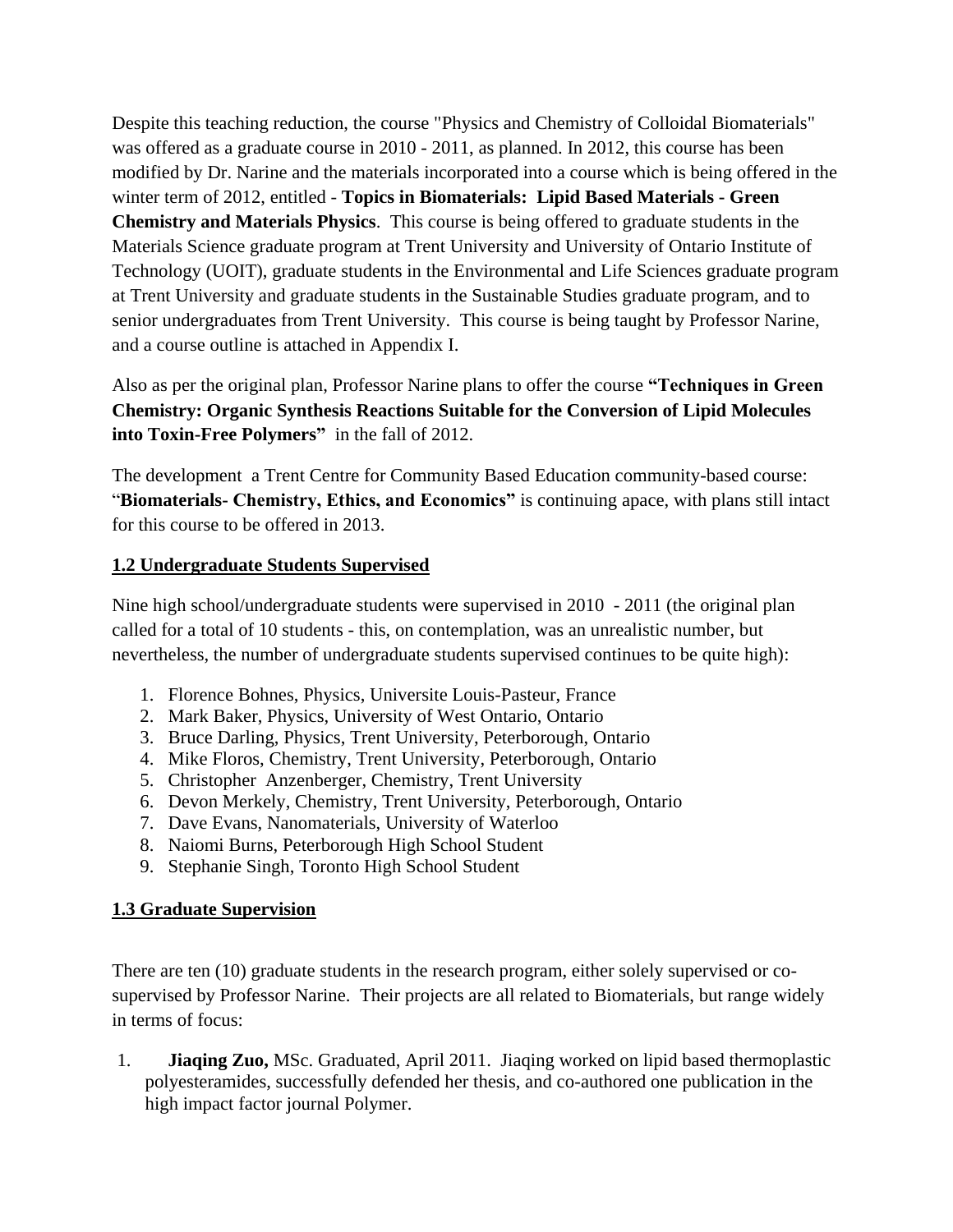- 2. **Arun Gopinath** is new MSc student in Materials Science, a Physicist, from MG University in Kerala, who will be seeking to transfer into the Ph.D. program. Arun will be working on lipid crystallization.
- 3. **Prasanth Kumar** is an MSc student in Materials Science, also seeking to transfer into the Ph.D. program, also from MG University in Kerala - a Chemist, he is working on lipid based polymers and polymer composites.
- 4. **Latchmi** Singh is an MSc. student, also seeking to transfer into the Ph.D. program, she is a Chemist from the University of Trinidad and Tobago and from the University of the West Indies. She is working on the synthesis of green lubricants.
- 5. **Shegufa** Merchant is an MSc. student in Materials Science who will be seeking to transfer into the Ph.D. program, also. She is a chemist, who will be working on the synthesis of hybrid polymers - silica and lipid based hybrid materials, and this represents a collaboration between Professor Vreugdenhil's group and Professor Narine's group. Shegufa is from Toronto, India and the Persian Gulf.
- 6. **Michael Floros** is an MSc. student in Materials Science who will also be seeking to transfer into the Ph.D. program. He is a chemist and is working on anti-microbial polymer films. Mike is from Toronto.
- 7. **Ghazaleh Pourfallah** is doing an MSc. in the Materials Sciences Program. She is a chemist who is working on omega hydroxy polyesters derived from lipids. Ghazaleh is from Iran.
- 8. **Lila Ajumni** is a Ph.D. student in the ENLS program, working on life cycle analysis and fate analysis of green materials. He is co-supervised by Professor Chris Metcalfe and Professor Narine. Lila is from Cameroon.
- 9. **Nguyen Quoc Thien** is from Viet Nam and is working with Professors Neil Emery and Suresh Narine on modification of soybeans so as to influence the fatty acid profiles to be more industrially beneficial to producign green chemicals.
- 10. **Emily Morrison** is an MSc student in the Masters in Sustainability program beginning in January 2012, working with Professors Narine and Zohar on a critical analysis of the policy environment governing biomaterials, and its impact on the commercialization of such materials.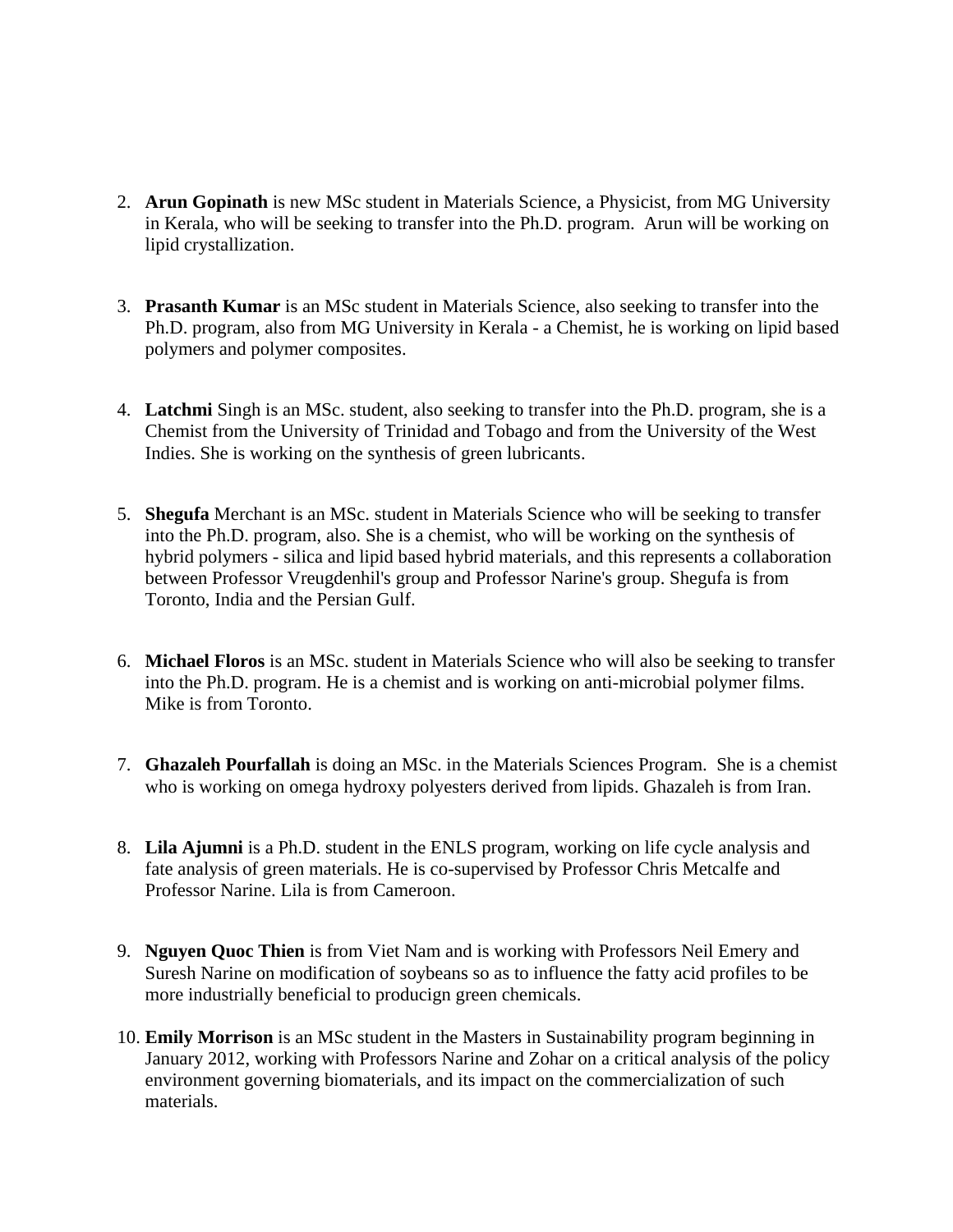# **2.0 Outreach Activities:**

The Ontario Research Chair in Green Chemistry and Engineering at Trent University was slated to have the following outreach activities from 2011 (text in *italics* are cut and pasted from the original application to COU):

*In addition to the plans for technology transfer and commercialization with our commercial partners outlined above, the Chair will also commit to establishing a multistakeholder network with representatives from the Ontario Ministry of Agriculture, Food and Rural Affairs, the Ontario Ministry of the Environment, the Ontario Ministry of Natural Resources, Environment Canada, Primary Producers, Processors, Academics and other stakeholders, who will be engaged annually and semi-annually through an annual workshop and 2-3 seminars per year. The intent would be to allow the research advisory committee for the Chair to be guided by interactions with this stakeholder community and to allow the stakeholder community to be informed of new products, processes and understanding developed by the Chair's program.*

Outreach activities did not take the form of a workshop organized at Trent University, as there were multiple opportunities to interact with all but one of the stakeholder groups identified above, at multiple workshops, seminars and individual meetings, laboratory tours and conference call updates during 2010 and 2011. This time has been spent defining contact points with the specific stakeholder groups, and in 2012, the first update workshop to the program will be held at Trent. Specifically, the following stakeholder groups were engaged during 2010 - 2011:

# **2.1 Industry**

The following companies toured the facilities at Trent and held discussions with our team:

- 1. Dupont (toured facilities, held discussions on collaboration)
- 2. Archer Daniel Midland (multiple meetings, toured facilities, held discussions on collaboration, project defined and now active)
- 3. Pepsico (multiple meetings, toured facilities, held discussions on collaboration,project defined and just completed)
- 4. HP Polymers (toured facilities, held discussions on collaboration)
- 5. General Motors (toured facilities, held discussions on collaboration)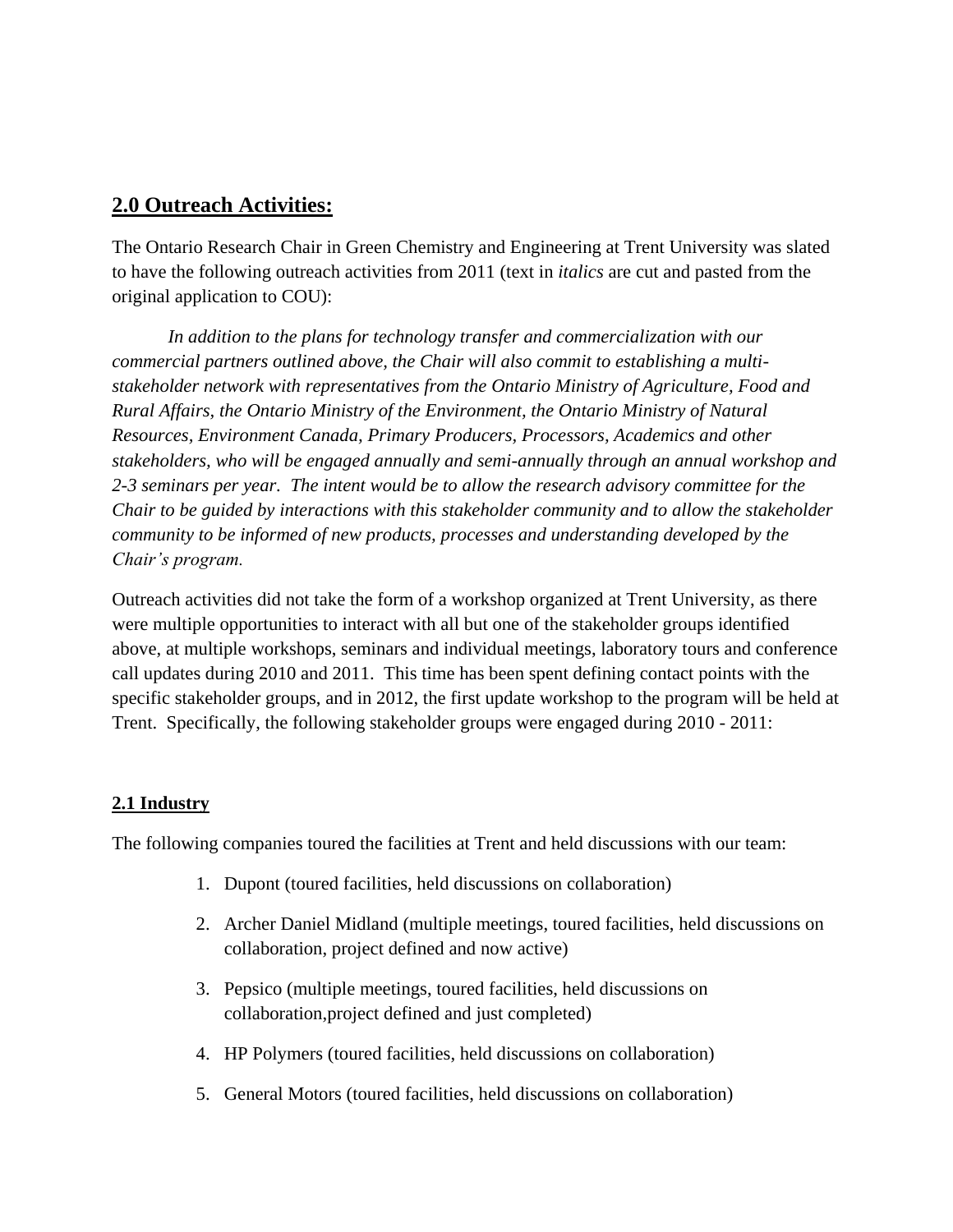6. Elevance Renewable Sciences ((multiple meetings, toured facilities, held discussions on collaboration, this is our main industrial partner, with multiple projects underway).

# **2.2 Government Ministries**

Staff from the following government ministries toured our facilities and held feedback discussions with our staff:

- 1. Ontario Ministry of Agriculture, Food and Rural Affairs (we had multiple visits with representatives from this ministry, and participated in two Bioeconomy workshops put on by this ministry at their headquarters in Guelph, Ontario. In particular, we have had constant feedback with this ministry and have a close working relationship with its staffers).
- 2. Ontario Ministry of the Environment (we have had one visit by Director Dale Henry and members of his team to tour our facilities and discuss our program, and then an update teleconference with this team to update them on our progress.).
- 3. Agriculture and Agri-Food Canada (we had a visit and tour by Director Ted Pidgeon and regular telephone updates to this organization). We also participated in two workshops held by Agriculture and Agri-Food Canada to discuss the Bioeconomy and strategies to address impediments to growth of this sector in Canada.

# **2.3 Enabling Organizations**

The following organizations have also toured our facilities and engaged with our staff:

- 1. Grain Farmers of Ontario this organization represents some 23, 000 farmers in Ontario whose markets are affected by our research activities (one of our main funders, we have had multiple visits by the GFO's representatives and their board members, including attendance at three Research Advisory Committee Meetings).
- 2. Soy 20/20 (we have had three visits by Soy 20/20 staff, including their CEO, Mr. Jeff Schmalz, and have held discussions with them on collaboration, communication and feedback programs).
- 3. Ontario Centres of Excellence (we have had three visits and numerous meetings with Director John Fielding and his staff member Balinder Rai. We have partnered with the OCE in one project with Pepsico and plan to partner with them on an internship project in 2012, also).
- 4. Ontario Agri-Food Technologies OAFT (we have had two visits and tours by their President, Dr. Gord Surgeoner, and have worked closely with them to develop the "Ontario Bioproducts A team").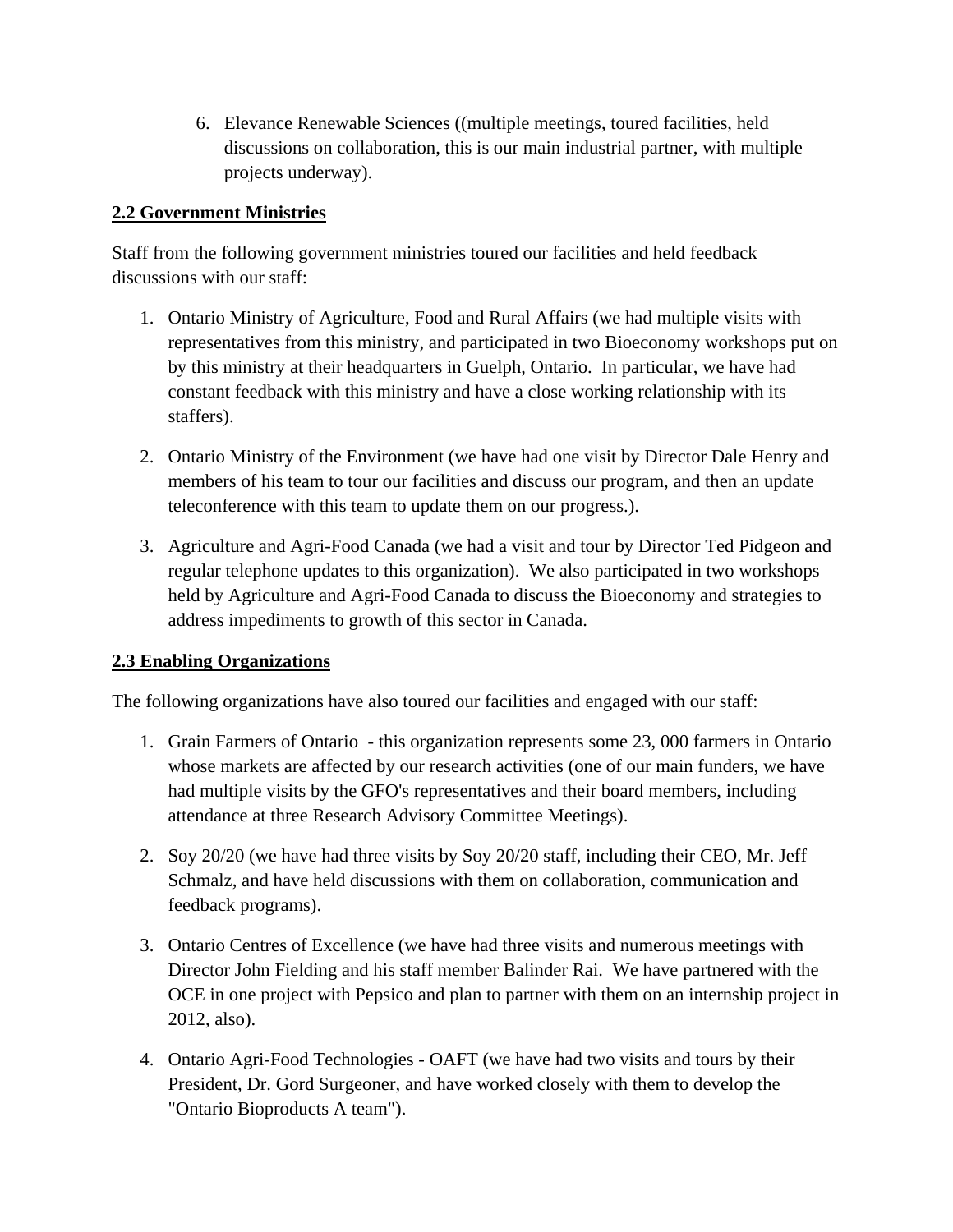- 5. Ontario Bioproducts A team A specialized business-savvy biomaterials team providing solutions for industry, this organization was put together by a number of university professors working in the biomaterials area, under the leadership of the OAFT. We have been an integral part of this team, and have had numerous meetings with our counterparts across the country.
- 6. Sustainable Chemistry Alliance (we have had regular updates and conversations with Dr. Murray Mclaughlin of the alliance, and participated in an ideation session with Dr. Mclaughlin in Ottawa at the NRC).

# **2.4 Universities**

In addition to the above stakeholders, including the list of Universities represented in the Ontario Bioproducts A team, we have also developed close collaborative and communication relationships with the following universities:

- 1. Professor Mohini Sain, University of Toronto (we have had numerous visits from Professor Sain and his group and have visited his facilities at University of Toronto numerous times).
- 2. Professors Misra and Mohanty, University of Guelph (similarly, we have had numerous meetings with these stakeholders, from the University of Guelph, and have participated in their workshops).
- 3. Professor Leonardo Simon, University of Waterloo (Professor Simon visited our laboratory and interacted with our team, and Professor Narine also visited Professor Simon's laboratory at the University of Waterloo - the two groups committed to working on collaborative projects).

### **2.5 Seminars and Presentations**

In addition to the above outreach efforts, Professor Narine and the rest of the staff have been very active in terms of presenting our work at national and international conferences:

### **Presentations in 2011**

- 1. **Suresh S. Narine,** *Chemical Modification of Vegetable Oils to Produce Novel Alcohols, Isocyanates and Polyurethanes*, January 7 - 9, 2011, International Conference on Composites and nanocomposites (ICNC 2011), Mahatma Ghandi University, Kerala, India. **Invited Talk, Keynote Talk.** *Talk Delivered by Suresh Narine* (Approximately 120 people in audience).
- 2. **Suresh S. Narine,** *Seeds of Change: The Economic Potential of Oilseed Crops Unlocked Through the Biorefinery Concept*, January 10 - 25, 2011, Talk Delivered as Erudite Visiting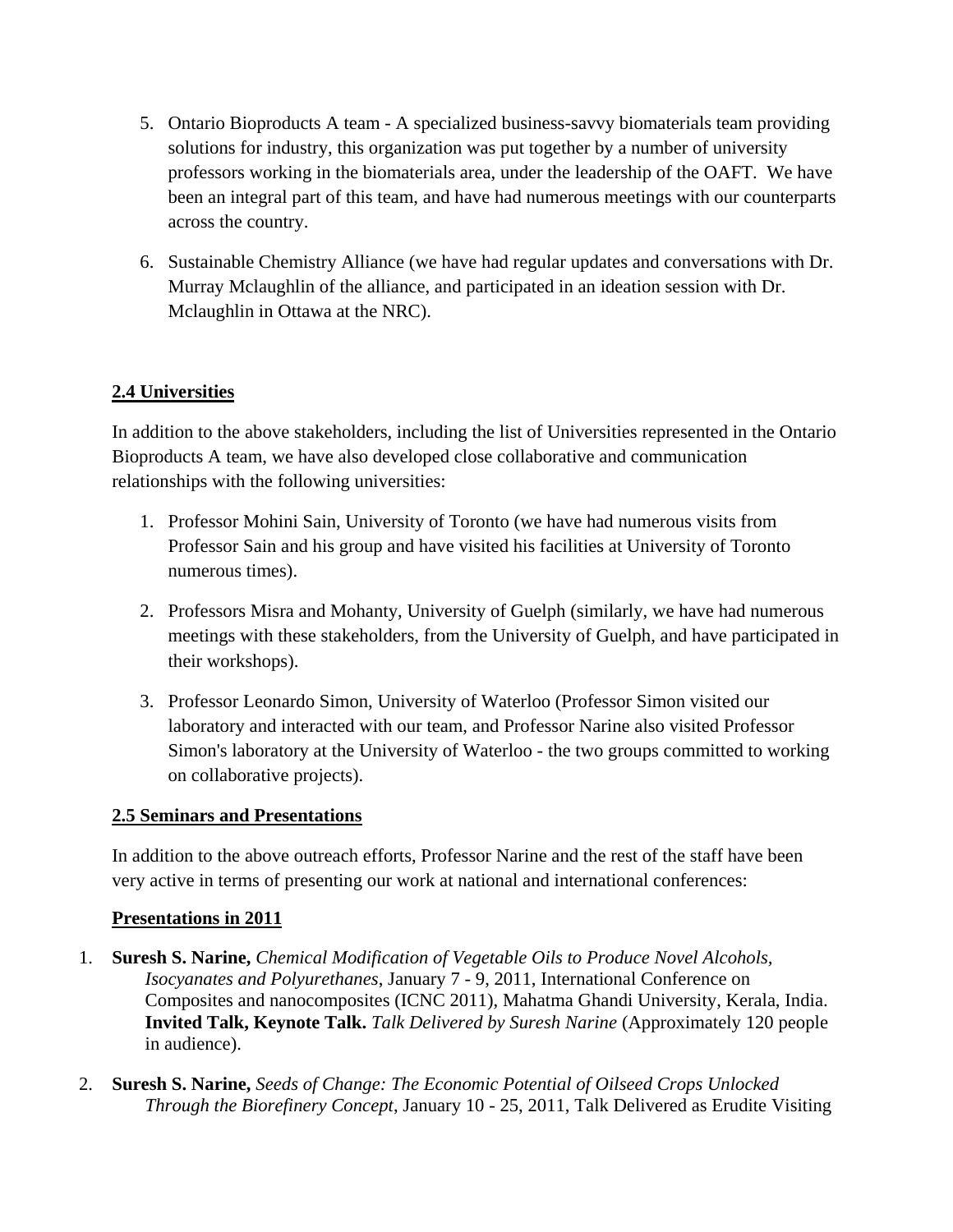Professor, Mahatma Ghandi University, Kerala, India. **Invited Talk, Keynote Talk.** *Talk Delivered by Suresh Narine* (Approximately 200 people in audience).

- 3. **Suresh S. Narine,** *The Biological Revolution: Sustainable Growth from Photosynthetic Materials*, January 10 - 25, 2011, Talk Delivered as Erudite Visiting Professor, Mahatma Ghandi University, Kerala, India. **Invited Talk, Keynote Talk.** *Talk Delivered by Suresh Narine* (Approximately 200 people in audience).
- 4. **Suresh S. Narine,** *The Transition to Health: How Culturally Important Foods Like Vanaspati are Changing in the Health Conscious Marketplace*, January 10 - 25, 2011, Talk Delivered as Erudite Visiting Professor, Mahatma Ghandi University, Kerala, India. **Invited Talk, Keynote Talk.** *Talk Delivered by Suresh Narine* (Approximately 200 people in audience).
- 5. **Suresh S. Narine,** *Tommorrow's Materials from Today's Oilseed Crops: Better Living Through Chemistry?*, January 10 - 25, 2011, Talk Delivered as Erudite Visiting Professor, Mahatma Ghandi University, Kerala, India. **Invited Talk, Keynote Talk.** *Talk Delivered by Suresh Narine* (Approximately 200 people in audience).
- 6. **Suresh S. Narine,** *Remaking the World: How Green Chemistry and Biomaterials are Creating a Sustainable Future*, 22 March, 2011, Invited University-Wide Talk, Cave Hill Campus, University of the West Indies, Barbadoes. **Invited Talk, Keynote Talk.** *Talk Delivered by Suresh Narine* (Approximately 80 people in audience).
- 7. **Suresh S. Narine,** *The Physics of Chocolate*, 27 March, 2011, Invited Presentation, Chocolatada, Alumni House, Peterborough, Trent University, **Invited Talk.** *Talk Delivered by Suresh Narine* (Approximately 80 people in audience).
- 8. **Suresh S. Narine,** *Remaking the World: How Green Chemistry and Biomaterials are Creating a Sustainable Future*, 21st April, 2011, Invited University-Wide Talk, University of Trinidad and Tobago (UTT), Trinidad. **Invited Talk, Keynote Talk.** *Talk Delivered by Suresh Narine* (Approximately 30 people in audience).
- 9. **Suresh S. Narine**, Laziz Bouzidi and Nissim Garti, *TAG Isomers of Stearic and Oleic Acid: Symmetry-Induced Differences in Crystallization Behaviour,*  $102<sup>nd</sup>$  Annual AOCS Meeting, May 1 – 4, 2011, Cincinnati, Ohio, U.S.A. **Invited Talk.** *Talk Delivered by Laziz Bouzidi*
- 10. Laziz Bouzidi, **Suresh S. Narine** and Nissim Garti, *The Propensity of Individual TAG Species*  to Bind Oil: Influence of Symmetry and Chain Length Mismatch. 102<sup>nd</sup> Annual AOCS Meeting, May 1 – 4, 2011, Cincinnati, Ohio, U.S.A. *Talk Delivered by Laziz Bouzidi*
- 11. Jiaqing Zuo, Shaojun Li and **Suresh S. Narine,** *Synthesis and Physical Properties of Polyester Amides Derived from Lipid Based Components.* 102nd Annual AOCS Meeting, May 1 – 4, 2011, Cincinnati, Ohio, U.S.A. *Poster, Delivered by Jiaqing Zuo.*
- 12. Leila Hojabri and **Suresh S. Narine**, *Totally Biobased Diisocyanates, Polyols, and Polyurethanes*,  $102<sup>nd</sup>$  Annual AOCS Meeting, May  $1 - 4$ , 2011, Cincinnati, Ohio, U.S.A. *Poster, Delivered by Leila Hojabri.*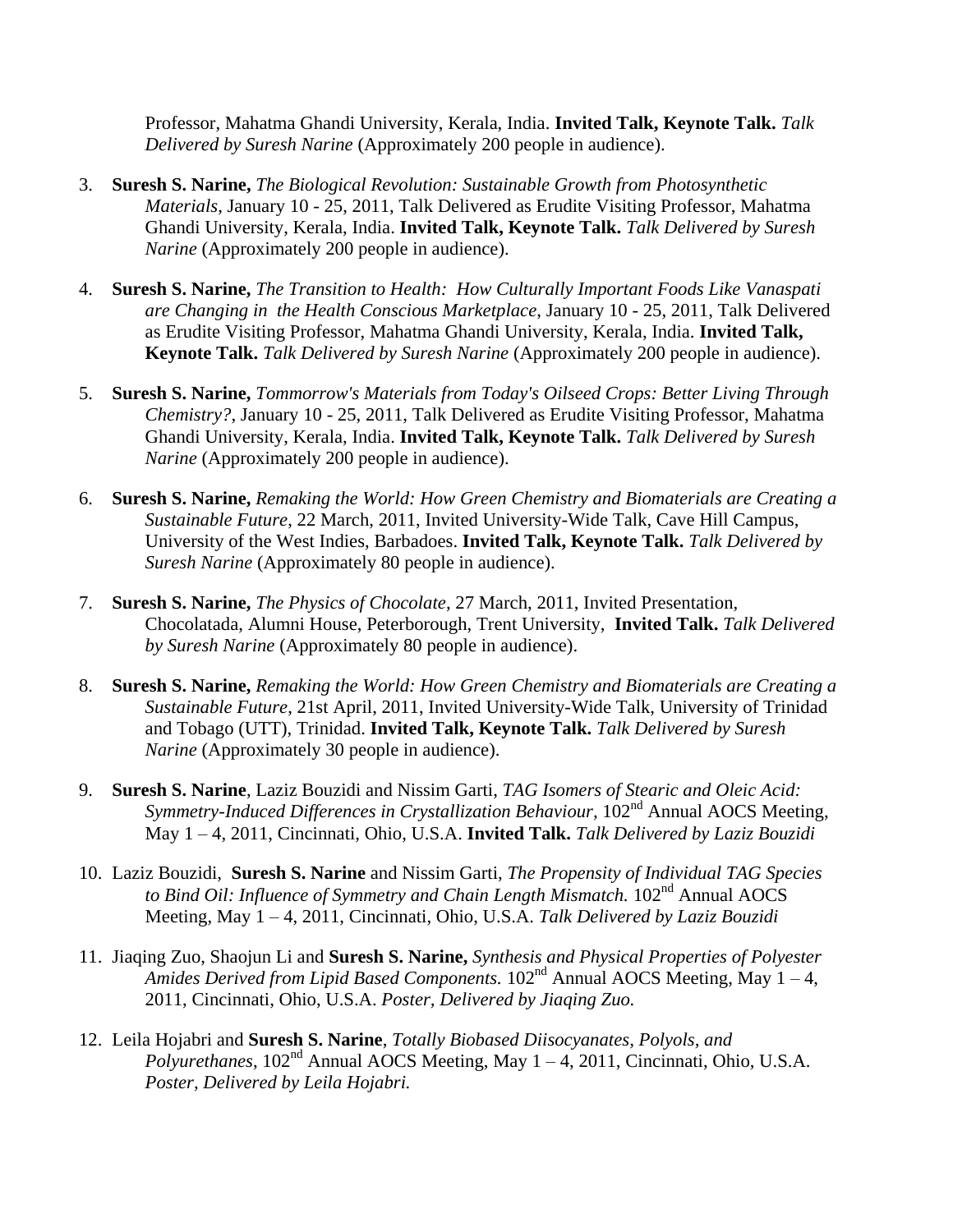- 13. Latifeh Ahmadi and **Suresh S. Narine**, *A Comprehensive Toolbox to Evaluate the Functional Properties of Waxes,*  $102<sup>nd</sup>$  Annual AOCS Meeting, May  $1 - 4$ , 2011, Cincinnati, Ohio, U.S.A. *Poster, Delivered by Latifeh Ahmadi.*
- 14. **Suresh S. Narine,** *Lipid-Derived Polymer*s: A Biorefinery Approach, Third International Conference on Biodegradavble and Biobased Polymers - Biopol 2011, 29 - 31 August, 2011, University of Strasbourg, France. **Invited Talk.** *Talk Delivered by Suresh Narine* (Approximately 320 people in audience).

### **Presentations in 2010**

- **15. Suresh S. Narine,** *The evolution of technology in Agriculture: Moving from Commodities to Added-Value products*, January 13, 2010, Our Fields, Our Future – Agricultural Symposium, Norwood Community Centre, Norwood, Ontario. An event hosted by the Greater Peterborough and Area Economic Development Corporation (Approximately 120 people in audience). **Invited Talk, Keynote Talk.**
- **16. Suresh S. Narine,** *Innovation and Its Role in Our Development,* March 27, 2010, Peterborough, Symposium on the Creative and Competitive Economy: A part of Canada at 150: Rising to the Local Challenge. Trent University, Peterborough, Ontario **Invited Talk** (Approximately 80 people in the audience).
- **17. Suresh S. Narine,** *Totally Green Polymers produced entirely from oilseeds: Chemistry and Materials Science*, March 31 – April 1, 2010, Bioplastics and Green Composites 2010 Workshop, Delta Hotel and Conference Centre, Guelph, Ontario. (Approximately 100 people in audience). **Invited Talk.**
- **18. Suresh S. Narine,** *Phase behavior of Assymetric/Symmetric Triacylglycerols and their Binary Mixtures*, 18 April 2010, Invited Talk to the Casali Institute of Applied Chemistry, Hebrew University of Jerusalem, Jerusalem, Israel (Approximately 85 people in audience). **Invited Talk.**
- **19. Suresh S. Narine,** *Biomaterials at Trent: A Lipid-Based Approach,* Ontario Ministry of Agriculture, Food and Rural Affairs (OMAFRA) Bioeconomy Research Highlights Day, 13 April, Guelph, Ontario, Canada. *Invited Contribution.*
- 20. **Suresh S. Narine,** *Moderator: Science and technology*, 13<sup>th</sup> May 2010, University of Guyana 40th Republic Anniversary Public Symposia Series, National Library Auditorium, Georgetown, Guyana (Approximately 50 people in audience) **Invited Participation.**
- **21.** Laziz Bouzidi, Tolibjon Omonov, and **Suresh S. Narine,** *Quantifying Oil Binding Capacity of Crystallized Fat Networks,* 16 – 19 May, 2010, 101<sup>st</sup> Annual American Oil Chemists'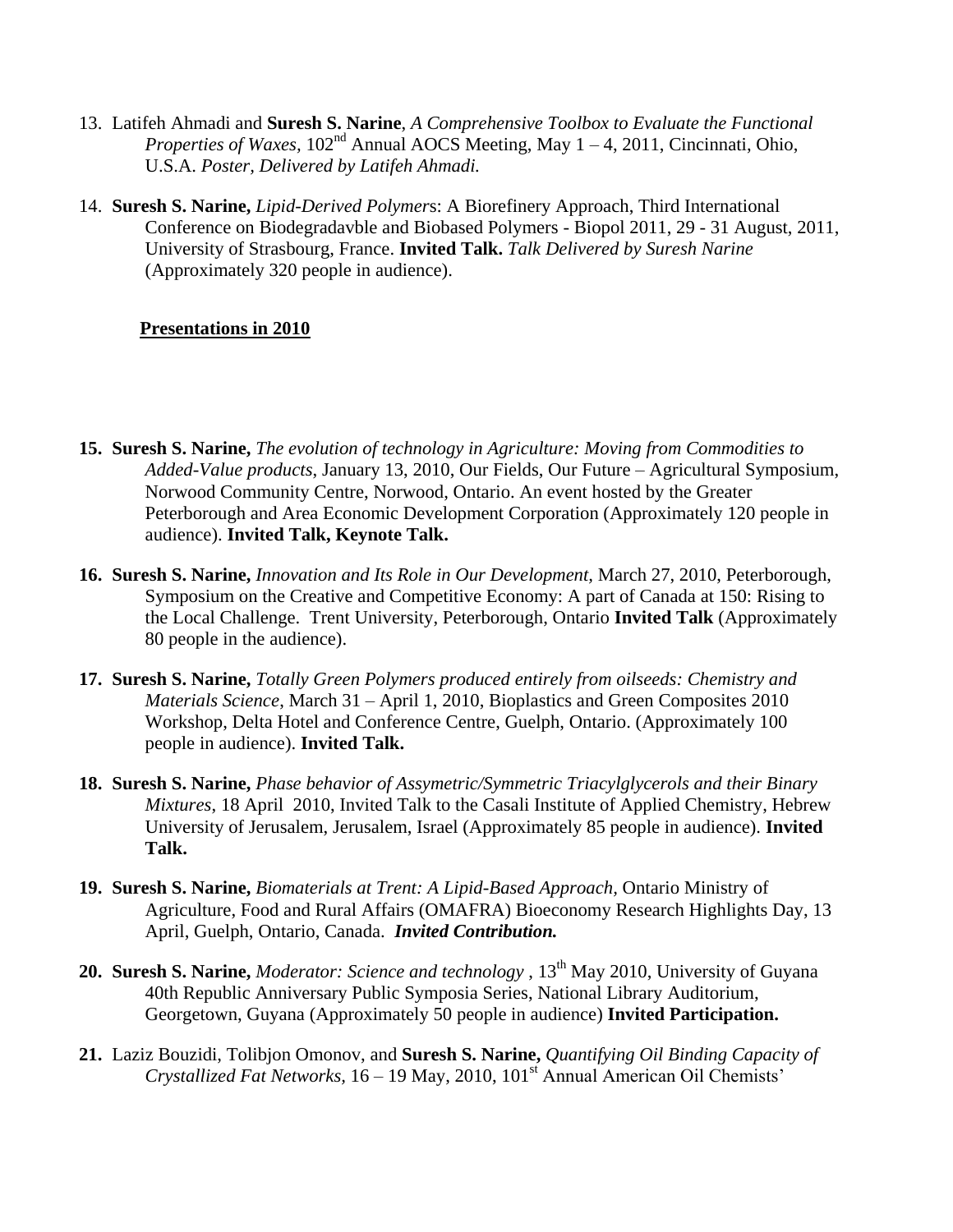Meeting in Phoenix, Arizona, U.S.A. *Talk Delivered by Laziz Bouzidi (Approx. 60 people in audience).*

- *22.* Laziz Bouzidi, Tolibjon Omonov, and **Suresh S. Narine,** *Mechanisms of Oil Binding in Crystallized Networks of TAGs: Concept of Effective Critical Concentration,* 16 – 19 May, 2010, 101st Annual American Oil Chemists' Meeting in Phoenix, Arizona, U.S.A. **Invited**  *Talk Delivered by Suresh Narine (Approx. 60 people in audience).*
- 23. **Suresh S. Narine**, *Lipid-Based Polymers: Polyols, Di-Isocyanates, Polylactones and Polyurethanes,*  $\overline{7} - 10$  September,  $7<sup>th</sup>$  International Symposium on Natural Polymers and Composites, Gramado, Brazil. **Invited** *Talk Delivered by Suresh Narine (Approximately 150 people in audience).*
- 24. **Suresh S. Narine**, *Lipid-Based Polymers: Climate Change, Environmental Footprint, Economic Development and the Enabling Paradigm,*  $7 - 10$  September, 7<sup>th</sup> International Symposium on Natural Polymers and Composites, Gramado, Brazil. **Invited** *Talk Delivered by Suresh Narine (Approximately 150 people in audience).*
- 25. **Suresh S. Narine**, *The Biological Revolution: Is it imminent?,* 12 September, Universidade Estadual Paulista, Butukatu, Brazil. **Invited** *Talk Delivered by Suresh Narine (Approximately 120 people in audience)*
- 26. **Suresh S. Narine**, *Seeds of Opportunity: Functional Polymers from Oilseeds,* Polymers and the Environment: Emerging Green Technologies & Science, BioEnvironmental Polymer Society Annual Conference, October 13-15, Sheraton Centre Toronto Hotel, Toronto, Ontario, Canada. **Invited Talk.** *Delivered by Suresh Narine* (Approx. 50 people in audience).
- 27. Jiaqing Zuo **and Suresh S. Narine**, *Synthesis, Physical Properties and Biodegradability of Polyester Amides derived from lipid based components,* Polymers and the Environment: Emerging Green Technologies & Science, BioEnvironmental Polymer Society Annual Conference, October 13-15, Sheraton Centre Toronto Hotel, Toronto, Ontario, Canada. **Invited Talk.** *Delivered by Suresh Narine* (Approx. 50 people in audience).
- 28. **Suresh S. Narine**, *Chemical Modification of Vegetable Oils to Produce Novel Alcohols, Isocyanates and Polyurerthanes,* December 15 – 20, 2010, Pacifichem, Honolulu, Hawaii, U.S.A. **Invited Talk.** *Delivered by Suresh Narine* (Approx. 80 people in audience).

### **2.6 International Collaborations**

An impressive array of international collaborations have been set up as part of the Chair's program: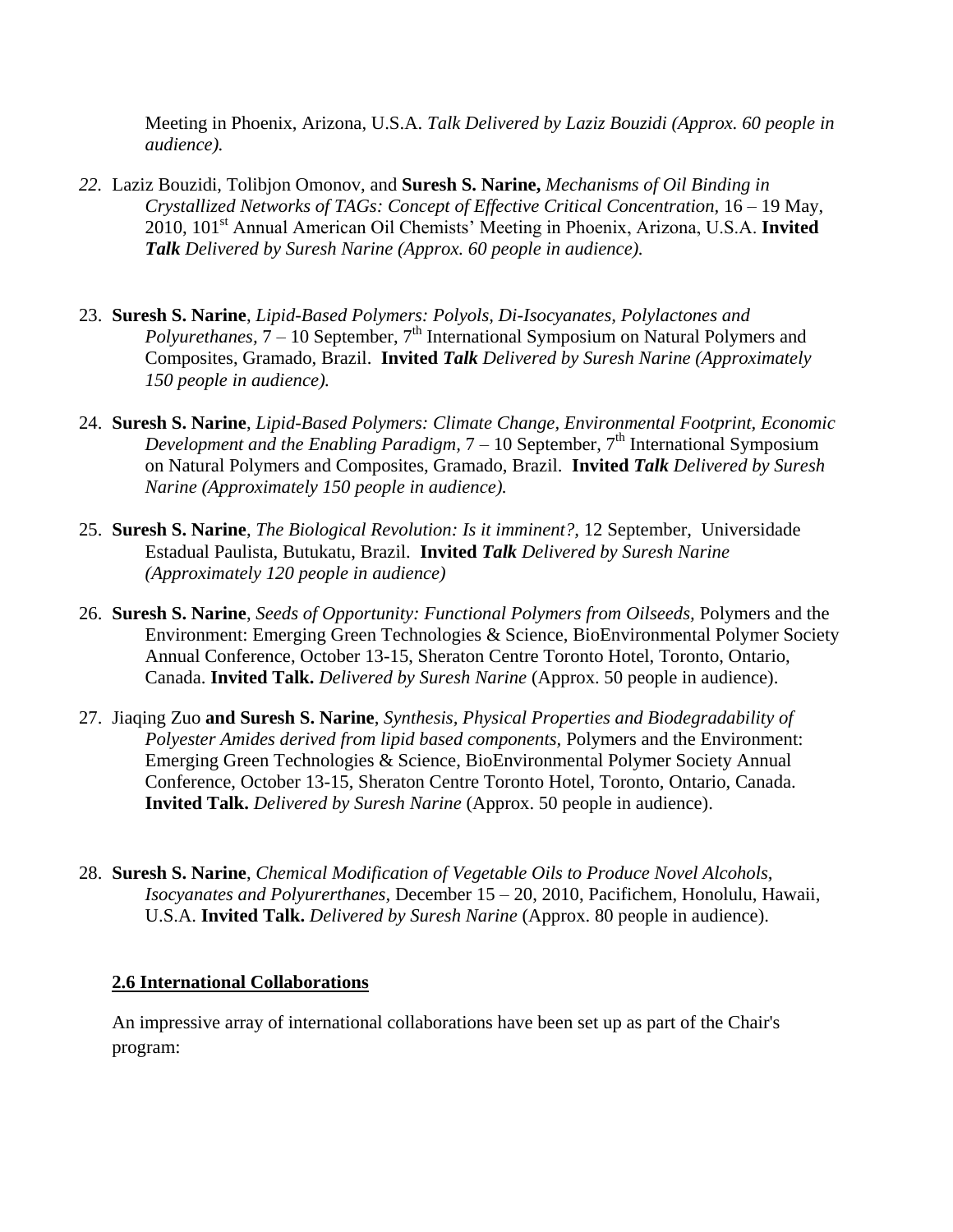- 1. Mahatma Ghandi University, Kerala, India (a number of student and faculty exchanges have occurred, and this is set to continue as we embark on collaborative projects with this university).
- 2. Universidade Estadual de Paulista (UNESP), Botucatu, Brazil (in addition to student and faculty exchanges, Trent University through the Chair's program, the University of Toronto, and UNESP has been successful in securing funding from the Canada-Brazil Research Partnerships Program, and this is resulting in increased collaboration among these universities).
- 3. Hebrew University, Jerusalem, Israel (we have had faculty visits from this university and Professor Narine has also visited the Hebrew University. A number of crystallization-based projects have been established).

# **3.0 Research Activities:**

The Ontario Research Chair in Green Chemistry and Engineering at Trent University was slated to have the following research related focus over the course of the program (text in *italics* are cut and pasted from the original application to COU):

- *1) A fundamental understanding of the crystallization of lipid and modified lipid networks to direct the modification of natural molecular ensembles and processing conditions in order to design crystal network structures with specific physical properties in a stable thermodynamic state.*
- *2) Development of chemical modification techniques that can alter the chemical functionality of lipids, so as to produce high value chemicals, functional monomers and functional supra-molecular assemblies, including nano-scale delivery systems.*
- *3) A fundamental understanding of the inter-relationships between the chemical functionality of monomers, processing conditions, derived structural hierarchies, and the resultant physical functionality of the polymer networks created from lipid-derived monomers.*

The above three objectives are referred to as fundamental objective 1, 2, and 3, respectively in the text that follow. Significant progress has been made in all three of the above objectives, and are reflected in the published work cited below. Of particular importance, however, is the patent filed in 2011 (ref. 18 below), which describes the synthesis of an entirely new class of compounds - complex esters - which are derived from vegetable oils entirely, and represent new technology for a line of green, biodegradable lubricants derived entirely from a renewable resource. In addition to the patent, the work addresses fundamental objectives 1 and 2, in that a set of new compounds have been synthesized, and they represent an ensemble of molecules which remain fluid to extremely low temperatures, maintain a desirable viscosity profile over a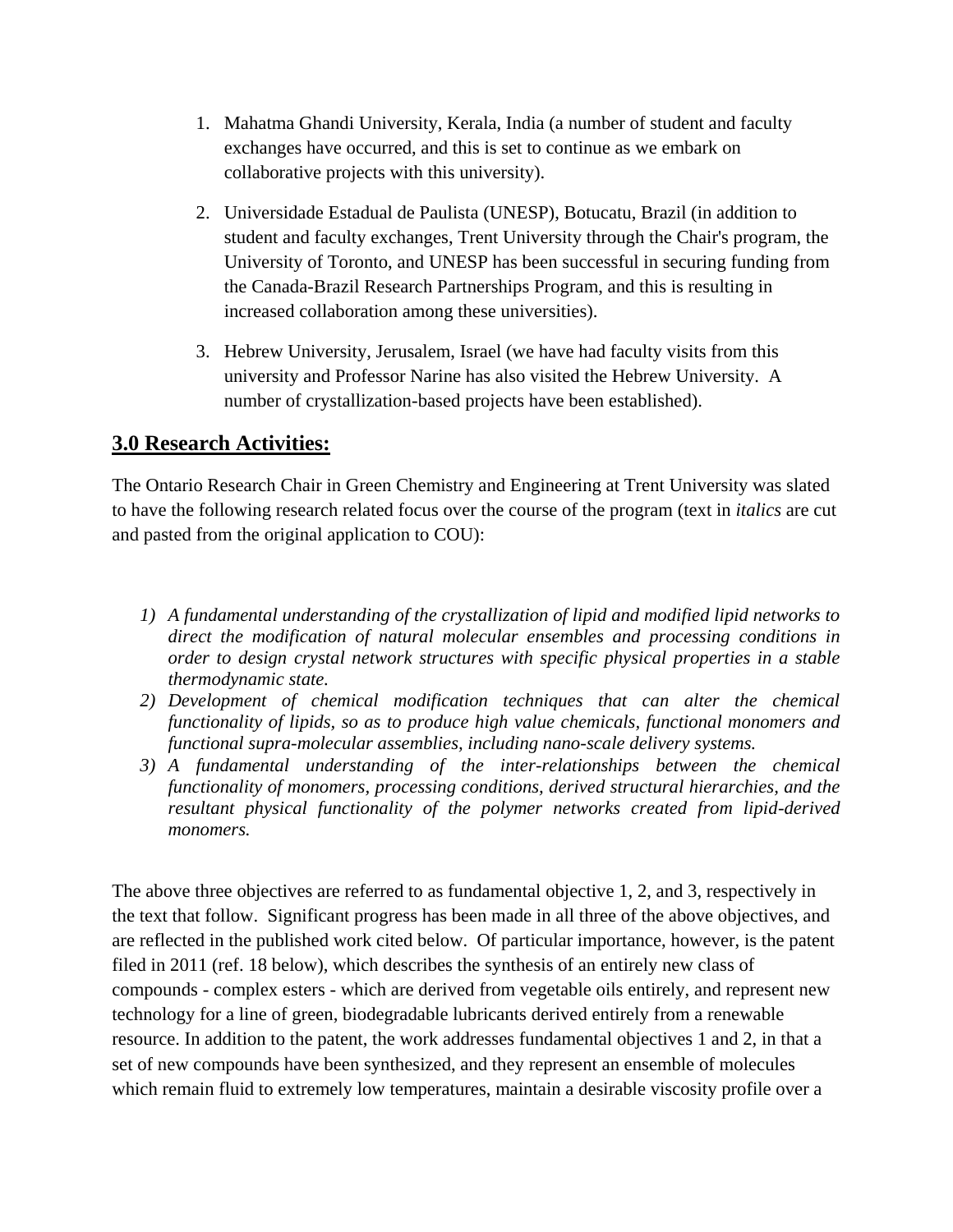very wide temperature range, are oxidatively and thermally stable, and resist hydrolysis in basic and acidic environments. Because of these properties, they represent a quantum leap in terms of the performance of a typical lubricant, and is expected to out-perform the lubricants available on the market today - both synthetic and petroleum-based. Should this technology result in commercialization, the impact on the environmental footprints of lubricants would be gamechanging. Furthermore, the impact on the environment via the abatement of climate change due to the switching of petroleum as a feedstock to renewable lipids would be significant. Even if the technology does not get adopted in full, but only replaces a percentage of lubricants, the impact is significant, and the learning that the work provides to practitioners in the area is significant - the simple architecture of the molecules that were synthesized, and their structure and function relationships will impact other diverse fields such as cosmetics, pharmaceuticals, emulsifiers, food, drilling fluids, metal working fluids and aircraft de-icing fluids. In each case, the potential for toxics reduction and switching to a renewable feedstock is significant. Reference 3 in the list below is the first of some six (6) publications that will be published from this body of work (held back due to the need to patent the work), and together, these publications will represent seminal research in the area of structure and function of complex estrers derivable from renewable lipid sources.

In the area of fundamental objective 3, work was published related to the use of lipids entirely to produce polyesteramides (ref. 5 below). This work described the relationship of structure to function of a homologous series of lipid-derived monomers. In particular, the polyesteramides produced demonstrated superior properties in many cases, and comparable properties in all cases, to previous polyesteramides produced. The difference is, of course, that these were produced entirely from vegetable lipids. The advantage of polyesteramides is that they have the biodegradability of a polyester and the thermal and mechanical properties of a polyamide. This work, in addition, suggests how monomers need to be adjusted structurally in order to target certain ranges of physical properties, and as such represents significant contribution to the field of renewable, biodegradable polymers.

Refs. 1 and 2 in the list below represent the development of a fundamental understanding of the crystallization and oil binding behavior of pure triacylglycerides - very fundamentally important understanding if we are to be able to effectively harness these materials as environmentally friendly waxes, lubricants, food materials and polymers.

The remainder of the publications listed below have titles that are self-explanatory in terms of their potential impact on the environment.

# **Manuscripts published in 2011**

1. Laziz Bouzidi and **Suresh S. Narine** (In Press, 2011), *Relationships between molecular structure and kinetic and thermodynamic controls in lipid systems. Part II: Phase behavior and Transformation path of SSS, PSS and PPS Saturated Triacylglycerols – Effect of Chain Length Mismatch,* Chemistry and Physics of Lipids.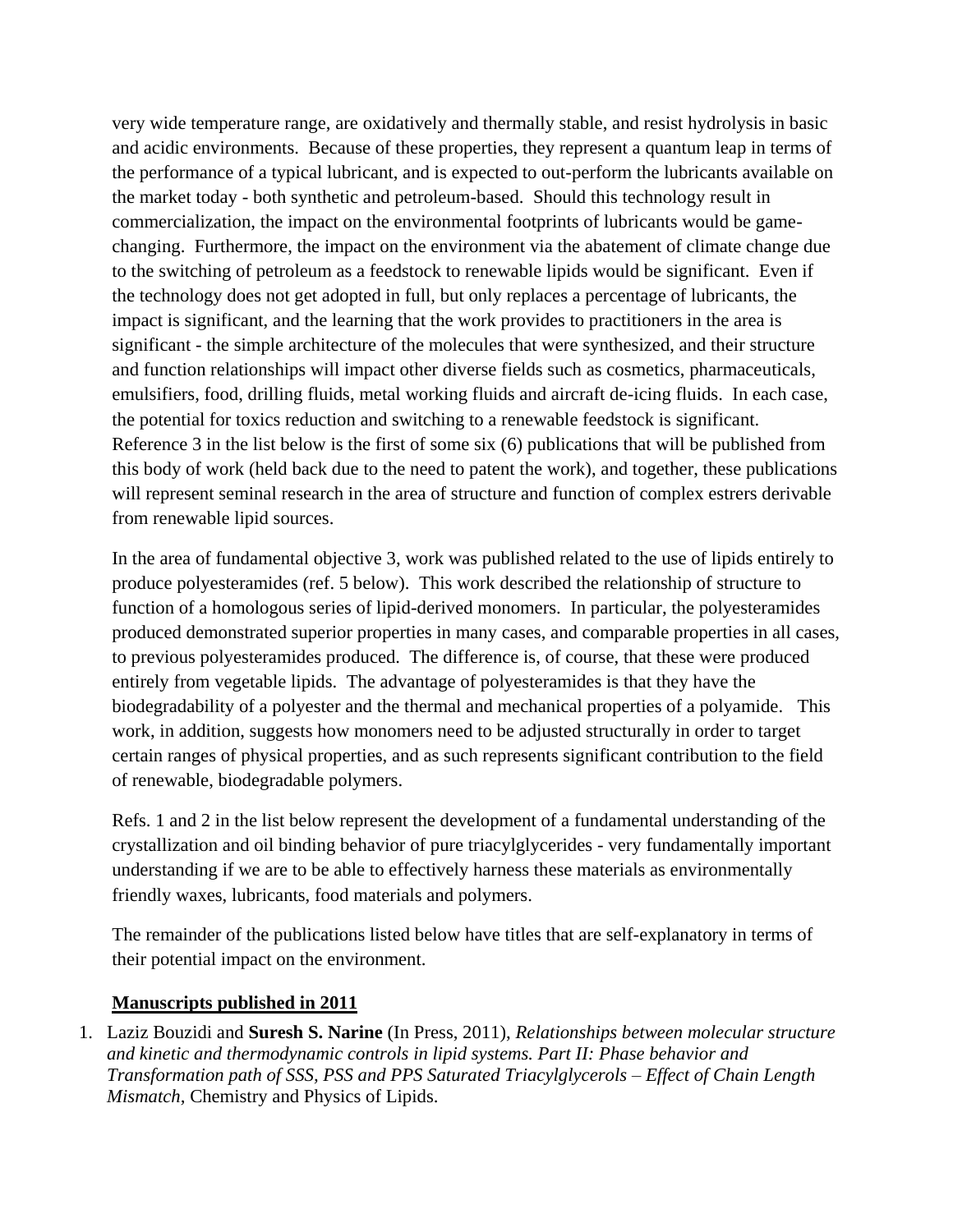- 2. Laziz Bouzidi and **Suresh S. Narine** (In Press, 2011), *Relationships between molecular structure and kinetic and thermodynamic controls in lipid systems Part III: Crystallization and phase behavior of 1– palmitoyl 2-, 3 –stearoyl-sn-glycerol (PSS) and tristearoyl-sn-glycerol (SSS) binary system,* Chemistry and Physics of Lipids.
- 3. Laziz Bouzidi, Shaojun Li, Steve Di Biase, Syed Q. Rizvi and **Suresh S. Narine** (In Press, 2011), *Lubricating and Waxy Esters, I: Synthesis, Crystallization and Melt behavior of Linear Monoesters,* Chemistry and Physics of Lipids.
- 4. Sinoj Abraham and **Suresh S. Narine**, (2011), *Facile synthesis of lipid stabilized gold nanoparticles: A step towards biodegradable biosensors*, Journal of Nanoscience and Nanotechnology, **11,** 7033 – 7036.
- 5. Jiaqing Zuo, Shaojun Li, Laziz Bouzidi and **Suresh S. Narine** (2011) *Thermoplastic Polyester Amides Derived from Oleic Acid,* Polymer, **52(20),** 4503 – 4516.
- 6. Wen Li, Xiaohua H. Kong, Ereddad Kharraz, Laziz Bouzidi, and Suresh S. Narine, (2011), *Expoloration of Potential Applications of Natural Oils for Green Hot melt Adhesives: A Comparative Experimental Investigation on paraffin and Soybean Waxes, Journal of Adhesion,* **87(2)**, 95 – 110.

# **Manuscripts published in 2010**

7. Lech Ozimek, Edward Pospiech, and **Suresh S. Narine**, (2010), *Nanotechnologies in Food and Meat Processing,* Acta. Sci. Pol., Technol. Aliment., **9(4)**, 401 – 412.

8. Leila Hojabri, Xiaohua Kong and **Suresh S. Narine,** (2010), *Functional Thermoplastics from Linear Diols and Diisocyanates Produced Entirely from Renewable Lipid Sources,*  Biomacromolecules, **11**, 911 – 918.

9. Tolibjon S. Omonov, Laziz Bouzidi, **Suresh S. Narine**, (2010), *[Quantification of Oil Binding](http://nl.sitestat.com/elsevier/elsevier-com/s?sciencedirect&ns_type=clickout&ns_url=http://www.sciencedirect.com/science?_ob=GatewayURL&_origin=IRSSCONTENT&_method=citationSearch&_piikey=S0009308410003257&_version=1&md5=b99b8907215623518a5ccf7b10d0ed69)  [Capacity of Structuring Fats: A Novel Method and its Application](http://nl.sitestat.com/elsevier/elsevier-com/s?sciencedirect&ns_type=clickout&ns_url=http://www.sciencedirect.com/science?_ob=GatewayURL&_origin=IRSSCONTENT&_method=citationSearch&_piikey=S0009308410003257&_version=1&md5=b99b8907215623518a5ccf7b10d0ed69)*, Chemistry and Physics of Lipids, **[163](http://nl.sitestat.com/elsevier/elsevier-com/s?sciencedirect&ns_type=clickout&ns_url=http://www.sciencedirect.com/science?_ob=GatewayURL&_origin=IRSSCONTENT&_method=citationSearch&_piikey=S0009308410003257&_version=1&md5=b99b8907215623518a5ccf7b10d0ed69)**, 728 – 740.

10. Marc V. Boodhoo, Laziz Bouzidi, Tomas Kutek, Vladimir Filip and **Suresh S. Narine**, (2010), *The binary phase behavior of 1, 3 – dilauroyl-2-stearoyl-sn-glycerol and 1, 2 – dilauroyl-3-stearoylsn-glycerol*, Chemistry and Physics of Lipids, **163**, 607 – 629.

11. Marie Josee Dumont, Xiaohua Kong, **Suresh S. Narine,** (2010), *Polyurethanes from benzene polyols synthesized from vegetable oils: dependence of physical properties on structure*, Journal of Applied Polymer Science, **117**, 3196 – 3203.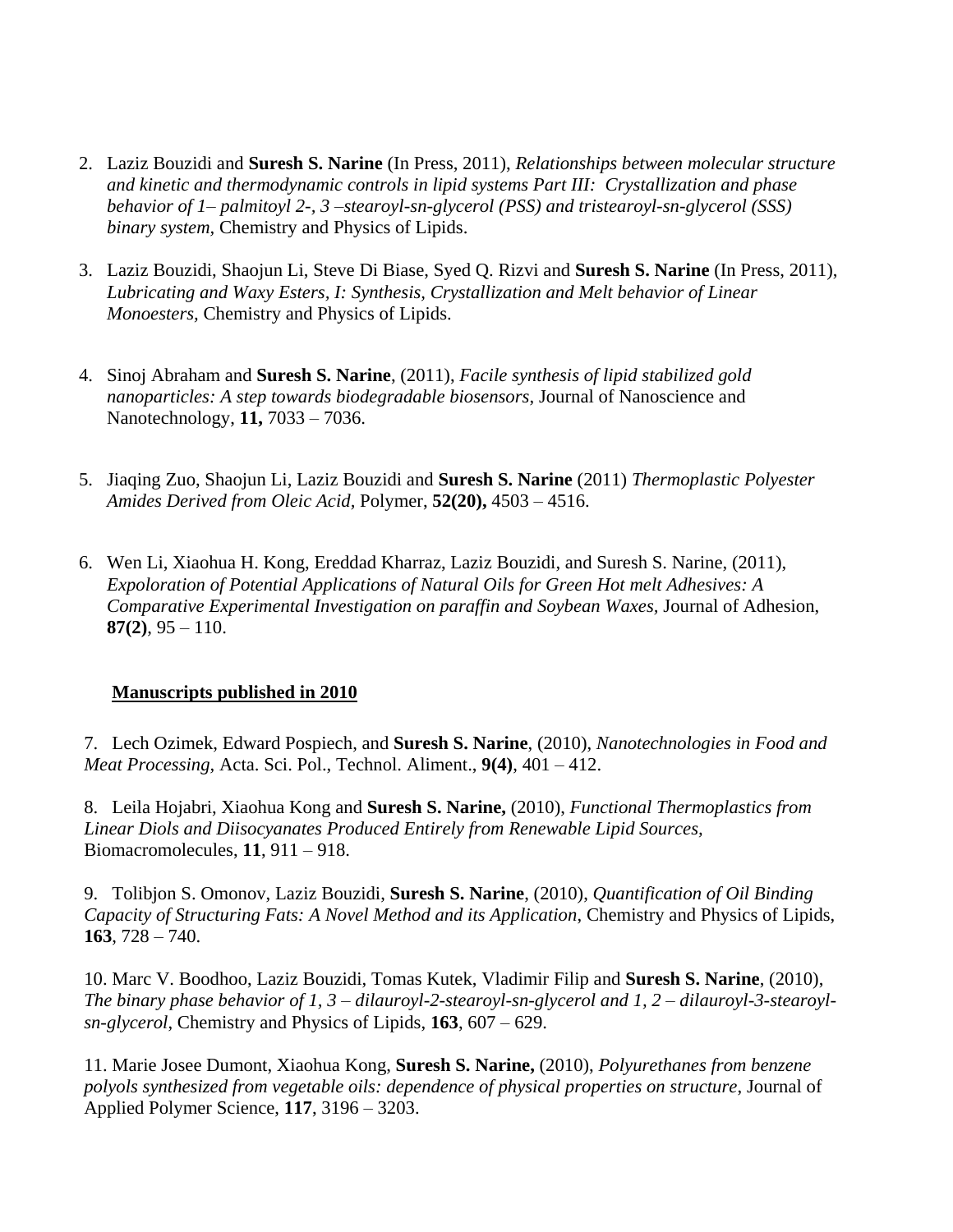12. Marie Josee Dumont and **Suresh S. Narine**, (2010), *Physical properties of new polyurethanes foams from benzene polyols synthesized from erucic acid*, Journal of Applied Polymer Science, **118(6)**, 3211 – 3217.

13. Ewa Oledzka and **Suresh S. Narine**, (2010), *Organic acid catalyzed polymerization of εcaprolactone: Synthesis and characterization*, Journal of Applied Polymer Science, **119(4)**, 1873 – 1882.

14. Ewa Oledzka, Xiaohua Kong and **Suresh S. Narine**, (2010), *Synthesis and characterization of novel lipid functionalized poly(ε-caprolactone)s for biomedical applications*, Journal of Applied Polymer Science, **119(3)**, 1848 – 1856.

15. Anu S. Mathews and **Suresh S. Narine**, (2010), *Poly [N-Isopropyl acrylamide] -co-Polyurethane copolymers for Controlled Release of Urea*, Journal of Polymer Science Part A: Polymer Chemistry, **418**, 3236 – 3243.

16. Leila Hojabri, Xiaohua Kong and **Suresh S. Narine**, (2010), *Novel long chain unsaturated diisocyanate from fatty acid: Synthesis, characterization and application in bio-based polyurethane*, Journal of Polymer Science Part A: Polymer Chemistry, **48**, 3302 – 3310.

17. Laziz Bouzidi and **Suresh S. Narine**, (2010), *Evidence of critical cooling rates in nonisothermal crystallization of Triacylglycerides: A Case for the Existence and Selection of Growth Modes of a Lipid Crystal Network*, Langmuir, **26(6),** 4311 – 4319.

# **Patents Filed in 2011**

*18.* U.S. Patent Application (filed February, 2011*) "Esters for use as a base stock and in lubricant applications",* **Suresh S. Narine**, Laziz Bouzidi, Shaojun Li, Ali Mahdevari, Steve DiBiase and Syed Abbas.

# **Book Chapters Published in 2011**

*19.* Laziz Bouzidi and **Suresh S. Narine** (2011), *Phase Behavior of Saturated TAGS: Influence of Symmetry and Chain Length Mismatch*, in Cocoa Butter and Related Fats - Properties and Applications, *Eds.* Nissim Garti and Neil Widlak, AOCS Press, Champaign, IL, U.S.A.

# **A P P E N D I X I**

Course OUTLINE

Topics in Biomaterials: Lipid Based Materials - Green Chemistry and Materials Physics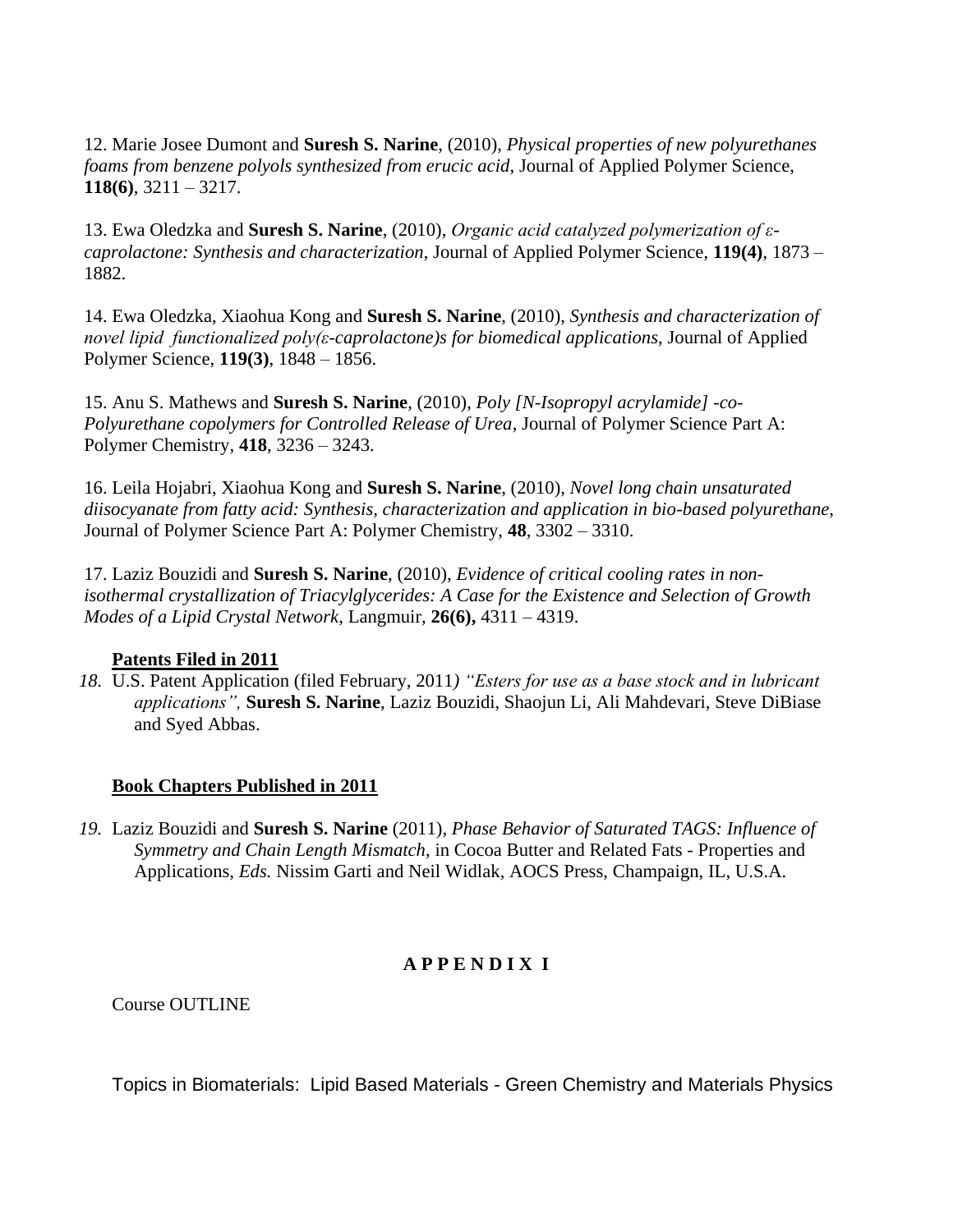# **Course Outline 2011-2012**

### **1. Course Summary**

This course will examine a series of lipid-based materials through Green Chemistry and Materials Physics lens. Seminal publications detailing the synthesis of lipid-based biomaterials and their physical properties will be discussed by students. A critical analyses of the chemistry and biochemistry utilized in the preparation of these materials will be discussed by students, in context of the principles of green chemistry. The physical properties and functionality of the materials will be discussed as a function of molecular and supra-molecular structure. Theoretical basis for the physical properties measurements will be discussed from a materials physics/solid state perspective.

### **2. Instructor Information**

Suresh Narine, Department of Physics and Astronomy (office SC304), sureshnarine@trentu.ca 748 1011 x6015 Secretary: Gina Collins, SC 327 Physics Building, gcollins@trentu.ca, 748-1011 x7715.

### **3. Course Timetable**

The course will be delivered in a reading class format with readings, and twelve 2 hour meetings for discussion. Note that due to the schedule of the instructor, the weekly meetings will not be during a set period of time, but will vary significantly.

#### **4. Required Text and Course Materials**

Course instructor will provide an essential bibliography. Students will augment this essential bibliography on a weekly basis through their own research.

### **5. Course Format**

Pre-class reading will be assigned from the essential bibliography.

Instructor will summarize the main points of the topic, and a student will be responsible for presenting the main points of the day's discussion based on the essential bibliography *and their own, additional sources of information.* The additional sources of information will be added to the essential bibliography and students will be required to read this additional information in preparation for the final examination.

The discussion sessions will be peer-evaluated, and this will represent 20% of the course mark. Students will be asked to grade their peers according to the following criteria, equally weighted: i. overall understanding of the material.

- ii. Evaluation of the materials from a Green Chemistry perspective.
- iii. Discussion of the physical properties from a structural perspective.
- iv. Clarity of the presentation of the material.

Students will also be asked to pick a topic from among those discussed in the course and write a detailed critical literature review on the topic. This literature review will be worth 40% of the course mark.

There will be a final examination, worth 40% of the course mark.